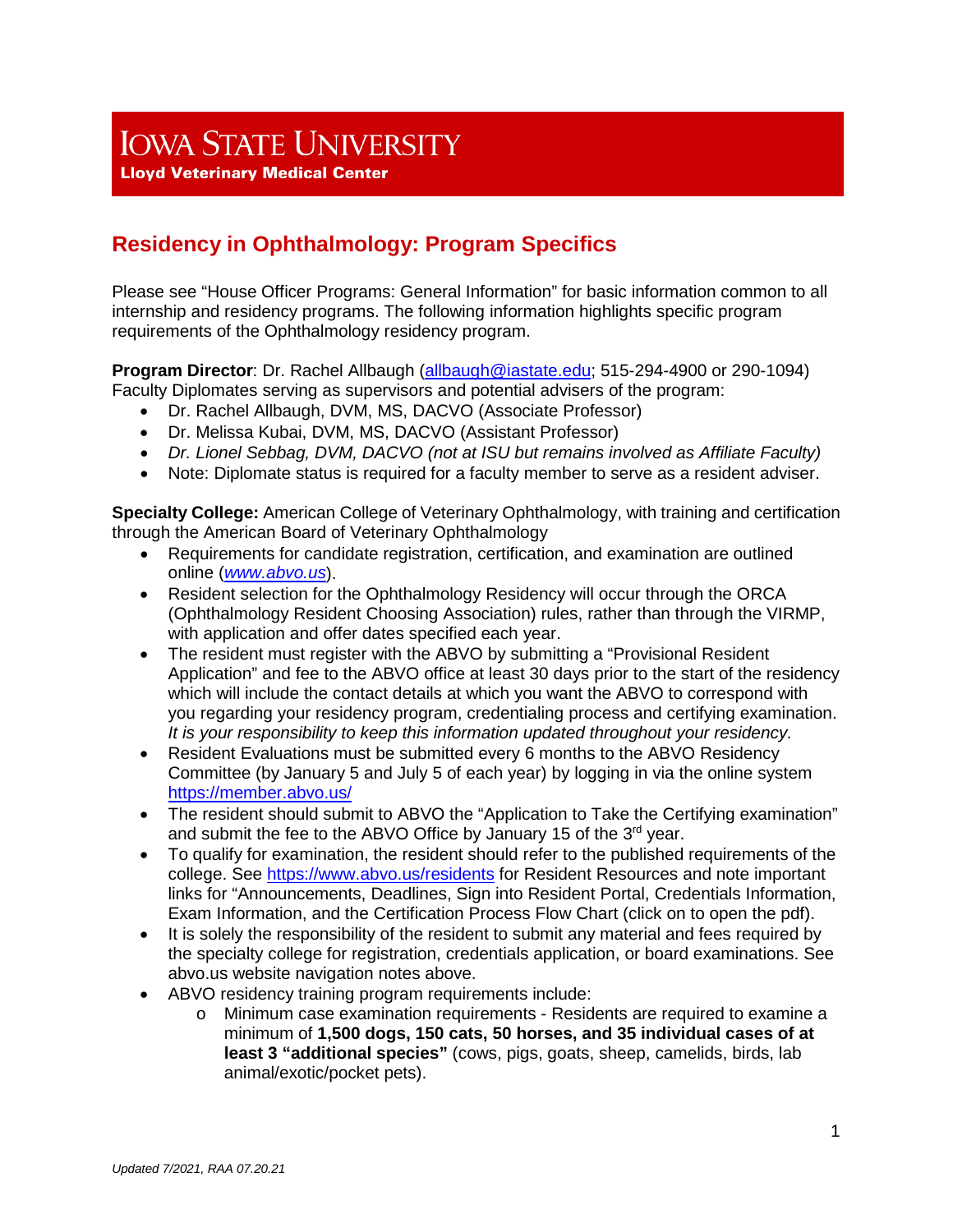- o Minimum surgical requirements at Level 2 (procedure is performed by the Resident with a Supervising Diplomate/Associate Mentor providing Direct Supervision) - **25 lens extractions**: 20-25 phacoemulsification/irrigation and aspiration (5 \*intracapsular or \*extracapsular lens extractions may count towards the required 25 lens extractions); **15 anterior segment**: Penetrating keratoplasty, corneoconjunctival transposition, lamellar keratectomy, corneal laceration repair, corneal graft, conjunctival flap/graft, \*suprachoroidal CsA implant placement, etc.; **15 adnexal**: Entropion, ectropion or eyelid laceration repair, eyelid/conjunctival mass removal, eyelid reconstruction, etc.; **5 orbit and globe**: Orbitotomy, enucleation, evisceration, exenteration, etc. **5 nasolacrimal**: \*Parotid duct transposition, third eyelid gland replacement, nasolacrimal duct reconstruction; **5 vision-sparing glaucoma techniques**: \*Cycloablation, \*shunt placement, or \*combination techniques (\* indicates surgeries that may be performed on cadaver specimens)
- o See your individual approved ABVO RESIDENCY TRAINING PROGRAM APPLICATION that was provided to you by the ABVO Residency Committee for complete details.

#### **Clinical program requirements**

• The ophthalmology resident will spend a maximum of 85% or 133 weeks on clinic duty in 36 months and a minimum of 15% or 23 weeks off-clinic duty.

| Year 1                        | Year 2                        | Year <sub>3</sub>          |
|-------------------------------|-------------------------------|----------------------------|
| 70-85%                        | 70-85%                        | 70-85%                     |
| 37-44 weeks clinic duty       | 37-44 weeks on clinic<br>duty | 37-44 weeks on clinic duty |
| 6-13 weeks Research and study | 6-13 weeks Research           | 6-13 weeks Research and    |
|                               | and study                     | study                      |
| 2 weeks of vacation           | 2 weeks of vacation           | 2 weeks of vacation        |

#### **Seminar/Rounds requirements**

| <b>Rounds type</b>                      | <b>Frequency</b> | Day/Time                      | <b>Commitment</b> |
|-----------------------------------------|------------------|-------------------------------|-------------------|
| <b>HO Seminar/Case Presentation</b>     | Weekly           | Thursdays @ 8am               | Required          |
| Ophthalmology Journal Club/Lit          | $2$ hrs/         |                               | Required          |
| <b>Review</b>                           | month            |                               |                   |
| <b>Ophthalmology Textbook Review</b>    | Monthly          |                               | Encouraged        |
| Ocular Histopathology Rounds            | <b>Monthly</b>   | Last Friday @ 8am             | Required          |
| <b>Ocular Surgical Practice</b>         | every 1-2        |                               | Required          |
|                                         | months           |                               |                   |
| <b>SAIM Book Club</b>                   | Weekly           | Fridays @ 9am                 | Optional          |
| <b>ECG Rounds</b>                       | Monthly          | 4 <sup>th</sup> Weds @ 8am    | Optional          |
| Radiology-Pathology (RadPath)           | Monthly          | 4 <sup>th</sup> Tuesday @ 8am | Optional          |
| Rounds                                  |                  |                               |                   |
| <b>Morbidity &amp; Mortality Rounds</b> | Monthly          | 2 <sup>nd</sup> Tuesday @ 8am | Optional          |
| <b>ECC Rounds</b>                       | Weekly           | Wednesdays @ 3pm              | Optional          |
| <b>Student Grand Rounds</b>             | Weekly           | Fridays @ 8am                 | Optional          |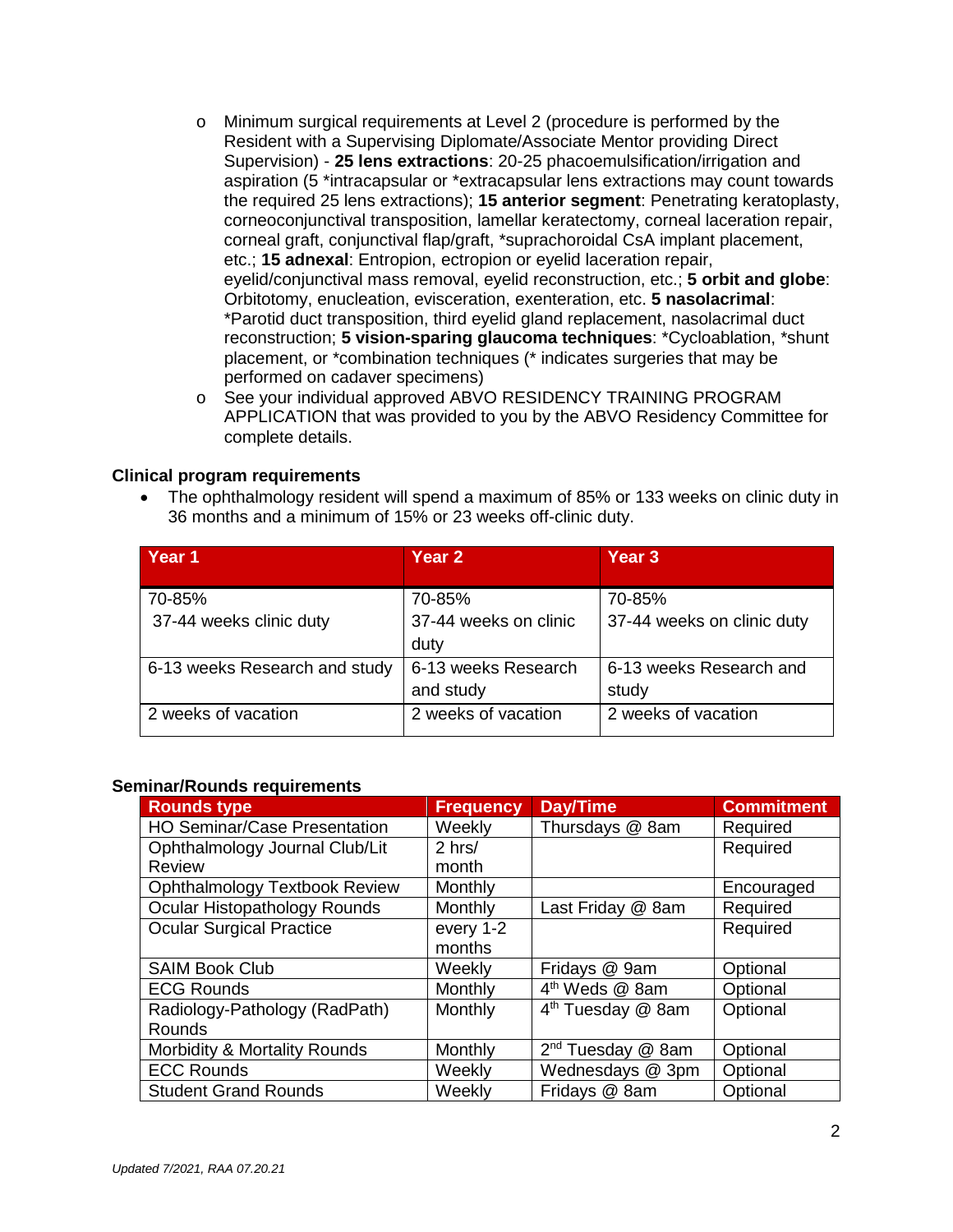#### **Scholarship and Teaching requirements**

- The resident will submit one paper to an approved journal for publication to their advisor by March 1 of both the  $2^{nd}$  and  $3^{rd}$  years of residency (2 papers total minimum for duration of residency, with at least one from a hypothesis-driven research project). The resident will perform a research study with input and guidance from their advisor. Grant submission to the Vision for Animals Foundation, VCS Incentive Grant, CVM Seed Grant, or another funding source is encouraged for projects requiring funding. Topic considerations for the manuscript, project, and/or grant should be discussed with the resident mentor prior to working on writing.
- The resident will submit at least one abstract (oral preferred) for presentation at a national or international specialty meeting (i.e., ACVO, ECVO, IEOC, ARVO, etc).
- During each year of the residency, the resident is required to give at least 1 hour of didactic instruction in courses offered to veterinary students or for an extracurricular activity such as a student club (i.e. Ophtho Club). The resident is also expected to teach in the senior clinical rotations (e.g. clinical case teaching, leading student rounds sessions, etc), and in other ophthalmic didactic courses and labs as assigned (e.g. VM2 ophtho exam lab, VM3 pig eye cadaver surgery lab, VM4 equine diagnostic skills course).

#### **Other program specifics that differ from ISU-CVM "House Officer Programs: General Information"**

- Please see below comprehensive "Ophthalmology Residency Protocol" for additional information about this program.
- For semiannual Resident Evaluations, the Ophthalmology Service will use the standard ISU-LVMC House Officer Evaluation form.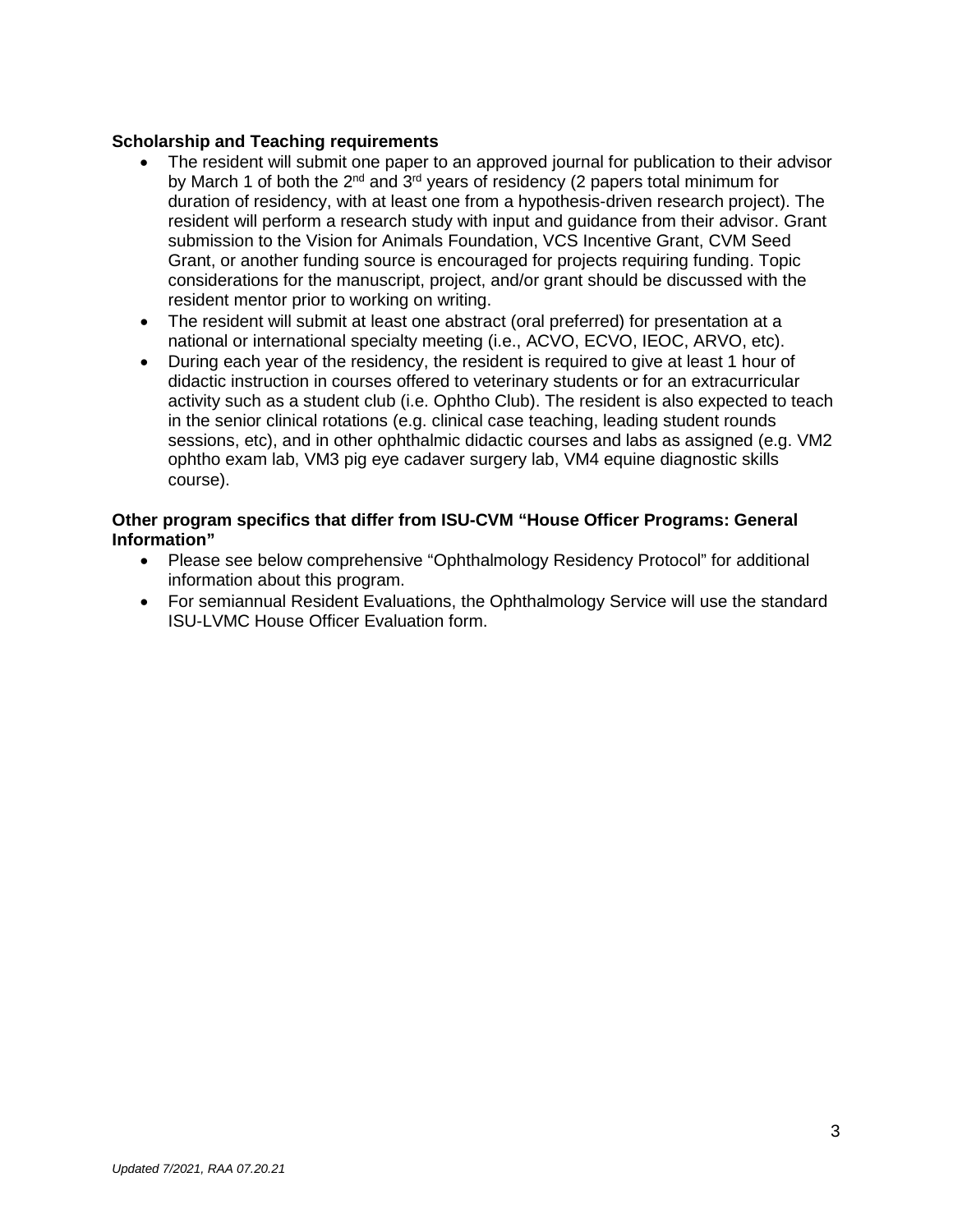#### **OPHTHALMOLOGY RESIDENCY PROTOCOL**

Welcome to the Iowa State University comparative ophthalmology residency program. This residency program is designed to prepare the resident for a successful career as an academic or specialty practice ophthalmologist and it will also help prepare the resident for successful completion of all parts of the ABVO board certification process. The Iowa State University program is designed to fulfill the guidelines for residency training as established by the American Board of Veterinary Ophthalmology and is an ABVO approved residency. The program will partially fulfill the requirements for certification by the American Board of Veterinary Ophthalmology. Being accepted into or completing an ABVO residency program does not affirm or guarantee that the resident will have credentials accepted by the ABVO, nor does it guarantee or imply that the resident will be successful in completing the ABVO certifying examination.

#### 1. **Faculty and support staff**

**Rachel A. Allbaugh**, DVM, MS, Diplomate ACVO, Associate Professor Dr. Allbaugh is originally from Iowa and received her DVM degree from Iowa State University in 2004. She completed an internship in small animal medicine and surgery at Carolina Veterinary Specialists in Greensboro, North Carolina. She then went to Kansas State University in 2005 as a veterinary ophthalmology resident, completed her threeyear residency program and masters degree at Kansas State University and stayed on as a faculty member from 2008 to 2011. In November of 2011, Dr. Allbaugh joined the faculty at ISU.

#### **Melissa Kubai**, DVM, MS, Diplomate ACVO, Assistant Professor

Dr. Kubai was born and raised in Wisconsin. She attended veterinary school at University of Wisconsin-Madison, completed a small animal rotating internship at Michigan Veterinary Specialist, an ophthalmology specialty internship at Louisiana State University, and completed her comparative ophthalmology residency at University of Illinois-Champaign/Urbana. For 7 years she worked in a private specialty practice in Tucson, AZ then returned to her Midwest roots in 2021 by joining the faculty at ISU.

#### *Lionel Sebbag, DVM, PhD Dipolmate ACVO, Affiliate Faculty*

*Dr. Sebbag graduated from the National Veterinary College of Toulouse (France) in 2011. After graduation, he completed an internship in small animal medicine and surgery at Kansas State University, followed by a four-year residency in ophthalmology at University of California-Davis. In September 2016, Dr. Sebbag joined the faculty at ISU as an assistant professor and departed in 2020 to move to Israel following completion of his PhD.*

#### **Chimene S. Peterson**, RVT, CVT, Ophthalmology Technician

Chimene was raised on a farm in Iowa and received her Associate of Applied Science degree from Kirkwood Community College in 1994. She became a Registered Veterinary Technician in Iowa in 1994 and a Certified Veterinary Technician in 1996.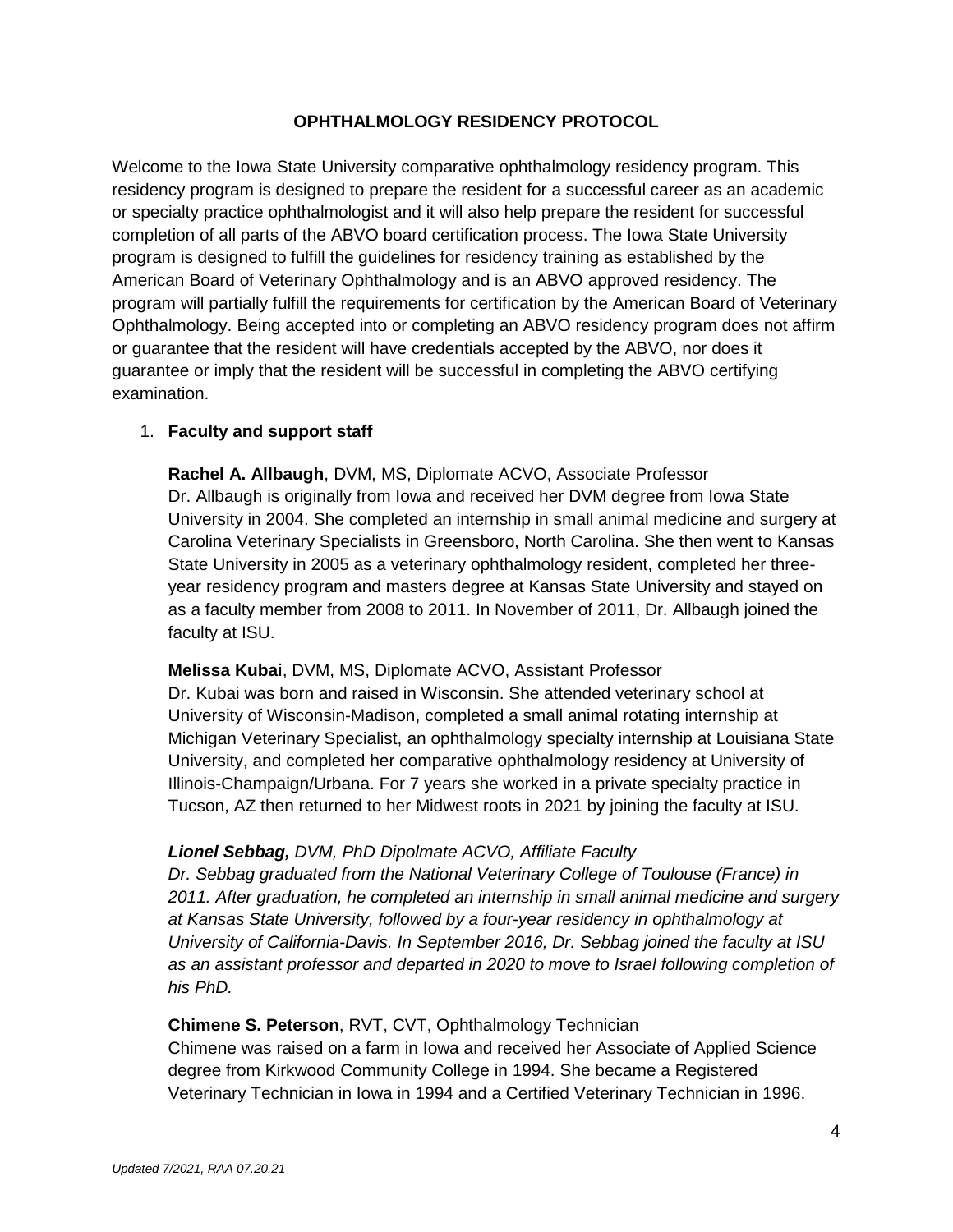Chimene started working in a general practice in Minnesota, then came to Iowa State University as a small animal medicine technician in 2000, she transferred to the ophthalmology service where she was an ophthalmology technician from 2003 to 2008. She was also an ophthalmology technician at University of Minnesota and at a specialty practice, Blue Pearl Veterinary Partners of Minnesota before returning to ISU in 2011.

#### **Laura A. White**, RVT

Laura was raised in the Des Moines area and received her Associated in Applied Sciences from Des Moines Area Community College in 2017. She became a Registered Veterinary Technician in 2017 and started working full time at Broderick Animal Clinic in Waukee. Laura started working at Lloyd Veterinary Medical Center in the fall of 2018 in the ophthalmology department. Laura enjoys going for walks with her German Shepherd, Eowyn, and reading in her spare time.

2. **Clinical ophthalmology**

\_\_\_\_\_\_\_\_\_\_\_\_\_\_\_\_\_\_\_\_\_\_\_\_\_\_\_\_\_\_\_\_\_\_\_\_\_\_\_\_

In the 3-year program the resident will spend a 75% (117 weeks) of their time on ophthalmology clinics (ACVO maximum on-clinic time 85% [133 weeks] and minimum off clinic time 15% [23 weeks]). The ABVO requires that the resident receive clinical ophthalmology training for a minimum of 24 months, of which 80% must be under direct supervision by a Diplomate. Two weeks per year are allotted for vacation, which is taken during off-clinic time. New appointments and rechecks are seen on Mondays, Wednesdays, and Fridays. Surgeries are scheduled in the mornings on Tuesdays and Thursdays and equine cases are seen in the afternoon. All new cases *should* be seen by both the faculty member and the resident(s). Rechecks will also be seen by both the resident(s) and faculty member in most cases. Near the end of the residency program, and at the attending faculty member's discretion, you will be expected to manage recheck appointments as the senior clinician on the case. During the  $3<sup>rd</sup>$  year the resident will act as primary attending clinician for two blocks, with mentors available for consultation and assistance.

#### 3. **Surgery**

Ophthalmology residents are expected to follow all established surgical protocols and standard operating procedures (SOPs) for the operating room in small animal and large animal, these include proper surgical attire, gowning, draping, gloving, patient preparation, hand-scrubbing, etc. Collegial interactions are a must when dealing with anesthesia and surgical personnel, and all other faculty and staff. Early in the residency, trainees will assist faculty members on surgical cases. You should read Eisner's Eye Surgery text and Nasisse's Vet Clinics of North America Small Animal Practice – Surgical Management of Ocular Disease (Vol 27, no 5, Sep 1997) within the first few months of your residency. You should familiarize yourself with the surgical instruments, operating microscope, diode laser, and phacoemulsification equipment as early as possible in your program. Residents must demonstrate proficient intraocular surgical skills on cadavers before participating in operations on clinical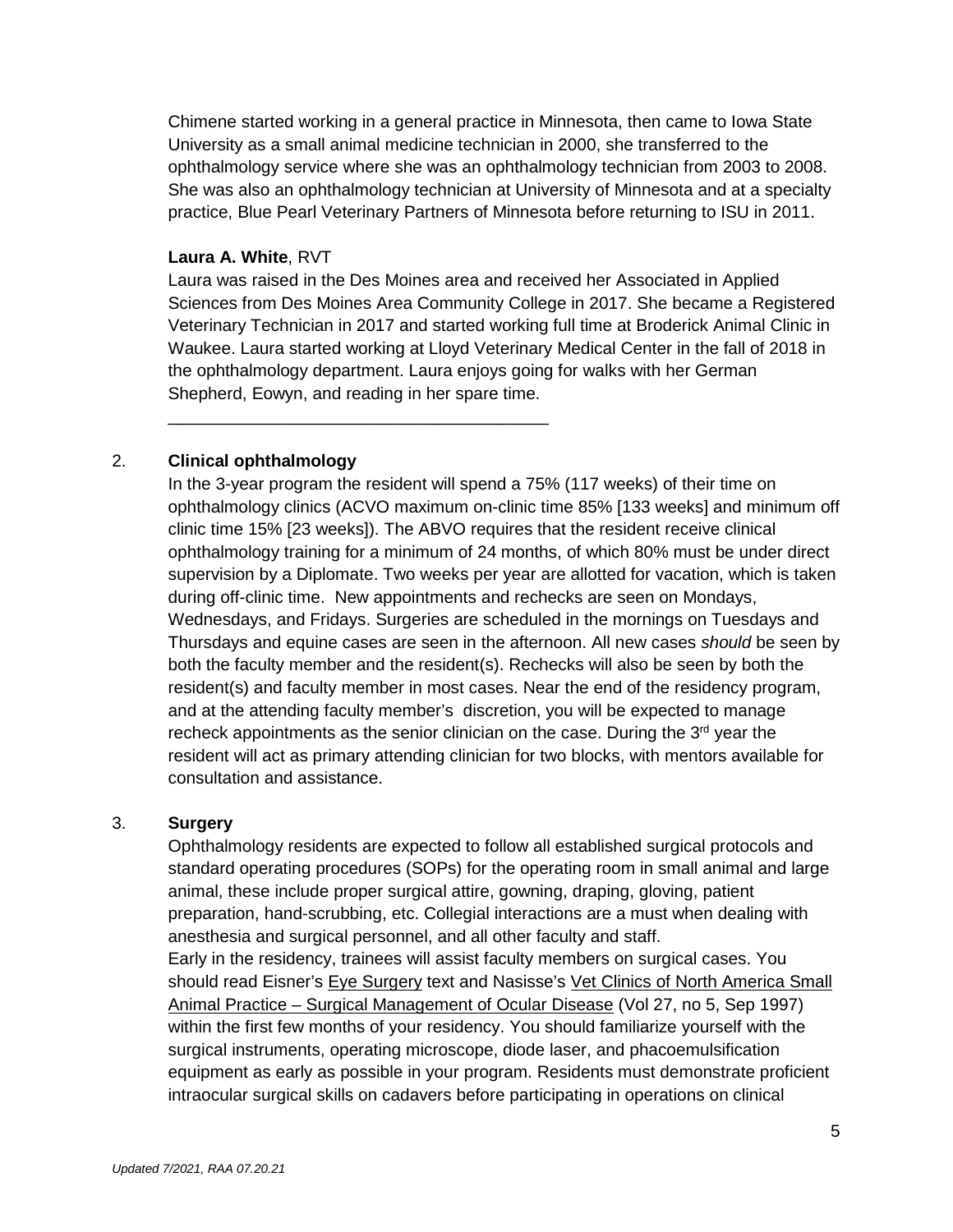patients. All surgery on clinical patients will be performed under the supervision of a faculty member until the resident has demonstrated sufficient skills to justify their operating independently. This time will vary for each resident, and is at the attending faculty member's discretion.

For surgical practice:

- A. Dog and cat heads or eyes can be acquired from the junior surgery lab course by arrangement (contact Dr. Joyce Carnevale to discuss possible cadaver opportunities), pathology department with permission, and the Diagnostic Lab by agreement in advance. Eyes from other species (cow, pig, horse) can also be acquired in a similar manner. You may also contact outside sources for eyes.
- B. With ophthalmology supervisor approval pig eyes can be ordered from: Animal Technologies, PO Box 130240, Tyler, TX 75713. If you call before 2 PM Monday through Wednesday, they will harvest eyes the following morning and fed-ex them overnight. Please plan ahead and do not over-order since funds are limited and we want to make maximal use out of the material ordered. These eyes should be used for practicing intraocular procedures. Extras should be frozen. Eyes can be thawed any time and used for corneal and adnexal surgery practice.
- C. Residents are encouraged to retain extra materials from clinical patient surgeries (e.g. suture material, blades, cellulose sponges, OVD), speak to company representatives at ACVO meetings for free products, and contact companies directly to obtain samples and expired materials for surgery practice.

#### 4. **After-hours emergencies**

- A. The residents are required to provide 100% of the after-hours ophthalmology emergency coverage, with faculty members providing backup. With multiple residents the emergency duty will be divided equally among them. Emergencies already seen by a referring veterinarian (coming with notice) and current ophthalmology service patients should be seen directly by the ophthalmology resident and not by an intern first.
- B You are expected to call your emergency faculty back-up clinician with each emergency case after you have examined the animal and formulated a plan but PRIOR to instituting any medical or surgical interventions. As your skills progress during your residency program, it is the back-up faculty clinician's prerogative to let you know when/if you may manage emergency cases without first consulting with your back-up faculty member.
- C. If any animal is going to be anesthetized after hours the emergency anesthesiologist should be contacted by the OPHTHALMOLOGY RESIDENT. An animal should NEVER be anesthetized without the approval of the ophthalmology faculty member.
- D. Financial deposits should be collected per the instructions given you during your hospital orientation and in accordance with current hospital policy.

#### 5. **Hospital relations**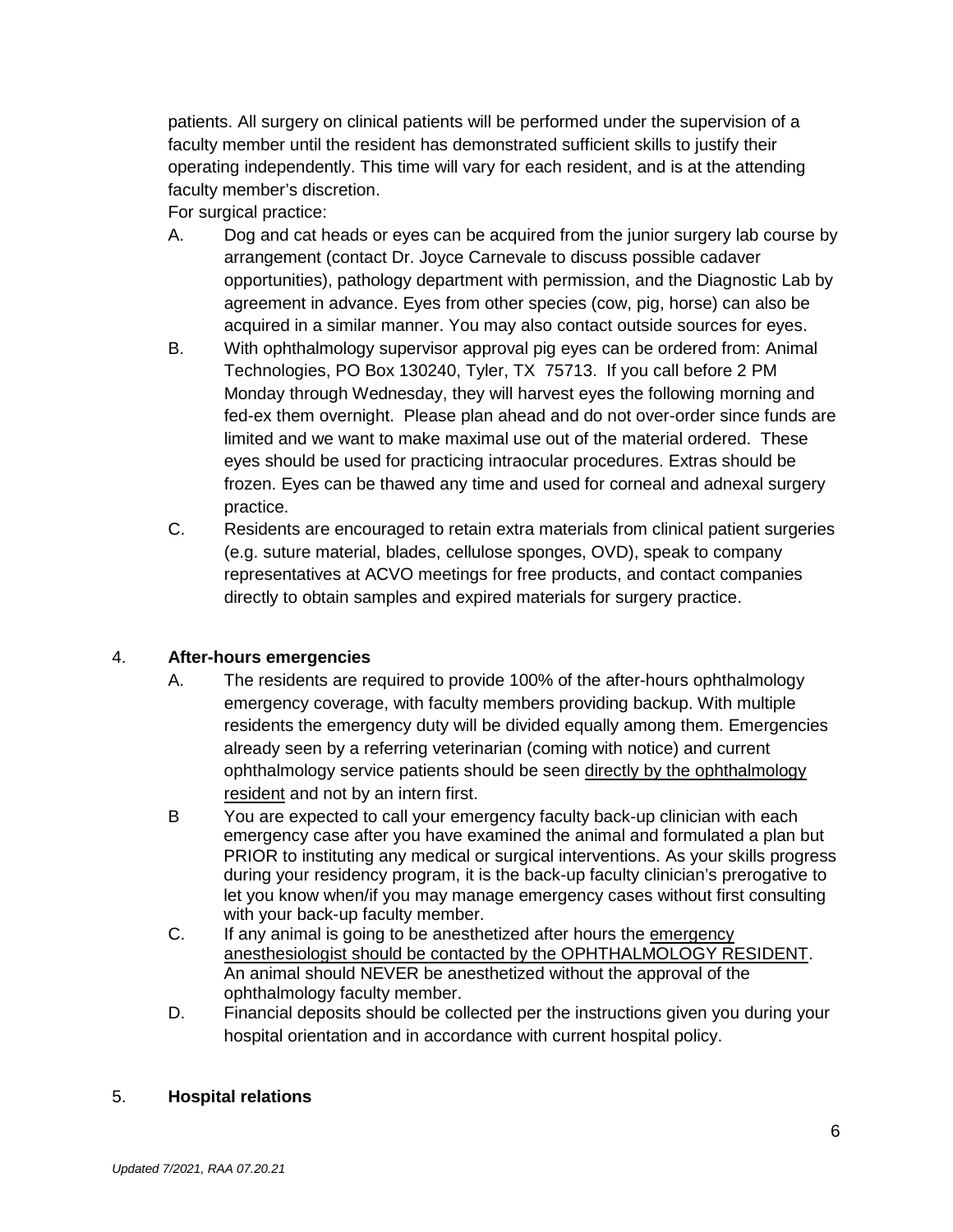- A. Please introduce yourself as a resident in ophthalmology when talking with clients or RDVMs and, when possible, please introduce your faculty member to clients when they enter the exam room.
- B. When entering an examination room in small animal or entering the equine examination area everyone should wash their hands before touching an animal and again before exiting the area.
- C. Should conflicts arise at any time, prompt efforts at open communication aimed at resolving any misunderstandings should be a top priority.
- D. Consults for other services should be performed as quickly as our schedule permits but should not delay scheduled appointments.
- E. Equine patients are co-managed with an equine medicine (or less commonly surgery) faculty/resident/intern. Daily communication between the services is essential for any in-house patients. Be sure to keep both services updated as to all test results, the need for surgery to be performed, and any medical updates.
- F. Radiology: For routine radiographs the request should be submitted to the radiology service. For special studies, including ultrasound, CT, MRI, or dacryorhinocystograms, etc. you must *also* obtain verbal permission from the radiology doctor on duty.

# 6. **RDVM/client communication**:

The Ophthalmology service is committed to building and maintaining strong relationships with its referring veterinarians and clients, therefore, an important part of the resident duties includes timely communication with referring veterinarians and clients. A copy of the discharge instructions and results of any diagnostic tests performed are to be emailed or faxed to the referring veterinarian the day the patient is discharged from the hospital. The referring veterinarian should be contacted by phone the SAME DAY a new patient is examined by either the resident or the faculty member (veterinarians for afterhours emergencies can be contacted the next business day). Vets should also be called regarding patients undergoing surgery. If you receive a phone call you are uncomfortable answering, please tell them you will discuss the case with your faculty member to obtain additional information, get a call-back number, and then promptly follow-up. Clients of our in-house patients should be called at least once daily (and in most cases twice daily) with a progress report. Owners should be kept informed of their bill and additional money should be obtained for a deposit if necessary.

# 7. **Charges**:

The ophthalmology technicians have primary responsibility for entering charges, however as a resident you will enter charges after-hours and occasionally on work days so you will need to learn some basics. A resident or faculty member must review all charges prior to an inpatient or surgical case being discharged from the hospital.

#### 8. **In house patients**: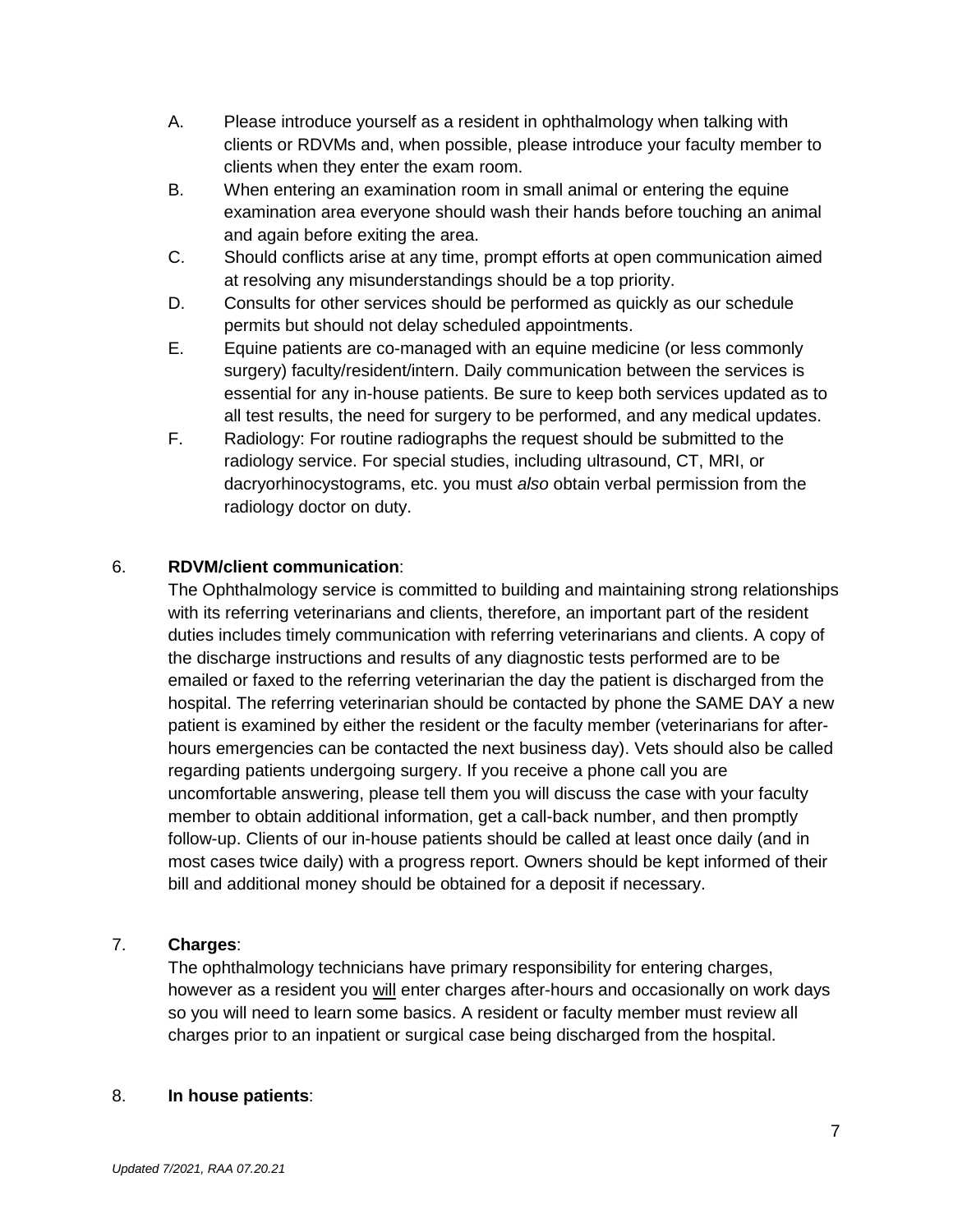- A. You must perform a complete physical exam on any small animal patient admitted to the hospital and especially those undergoing sedation, general anesthesia, or surgery. You may perform physical exams on equine patients or work with an equine clinician to get it completed. Similar policy applies to exotics or other unique ophthalmology patients.
- B. Verify the client phone numbers as well as the referring veterinarian information. If possible, please request that owners keep their cell phones turned on and readily available while their animal is undergoing a procedure.
- C. Anesthesia requests must be submitted *before 3:00 pm* for the following day. Work with Chimene or Laura to ensure a request is submitted and to review details of the procedure plan the day prior to surgery. If an animal requires surgery the same day it is admitted you must discuss the case with the anesthesia *faculty member* on-duty and alert Chimene or Laura immediately.
- D. Animals are admitted to the small animal ICU if an IV access is necessary or if frequent (i.e. q1-2 hour) treatments are required. All cataract surgery patients should be admitted to the ICU post-operatively if they are spending the night in the hospital. Inform the ICU technician of any post-op surgical patients that are to be recovered in and admitted to the ICU prior to taking the patient to surgery. If animals remain in ICU at the end of the week touch base with the ICU technician at the end of the day Friday to discuss weekend care. You must review and sign the ICU treatment sheet each morning by 8 AM.
- E. Small animals not requiring constant monitoring or frequent topical medications are admitted to the Ward and all treatments are performed by ophthalmology personnel or students.
- F. Equine in-patients are co-managed with the equine medicine service; however, the ophthalmology student, resident and faculty member are still primarily responsible for each case. Daily communication between the ophthalmology and equine medicine services is essential for any in-house patients.

# 9. **Progress reports**:

A written and verbal progress evaluation will be provided for you every 3 months during the first year and then at 6-month intervals from the ophthalmology faculty members. Continuation into the  $2^{nd}$  and  $3^{rd}$  years of your residency is contingent upon satisfactory performance evaluations. A program evaluation must also be completed by the resident and submitted to the ABVO Residency Committee via the online system every 6 months (by January 5 and July 5 of each year). Sign into the portal at<http://member.abvo.us/>

#### 10. **Literature review**:

The ABVO requires that a minimum of 2 hours a month be spent on reviewing journal articles, literature, topics, slide recognition, etc. We will have journal/ literature review or slide recognition Friday mornings from 8:00-9:00 AM except for the last Friday of the month when ocular histopathology training occurs (unless otherwise arranged). For Journal Club it is the resident's responsibility to choose material for review and present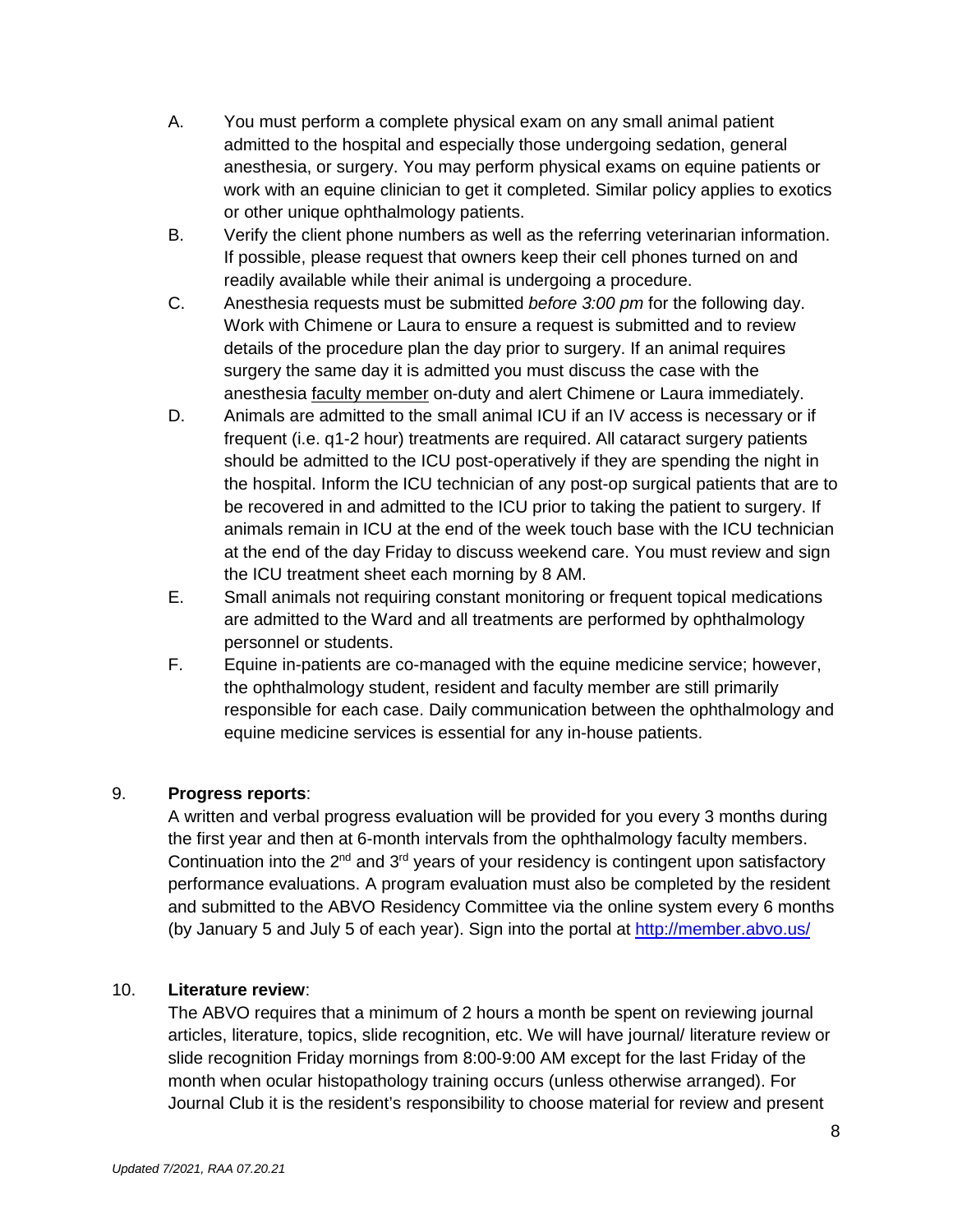critical evaluation of the journal articles or literature. Residents will each present an M and M case twice a year on a chosen topic or case either during our Friday 8-9am resident rounds or on a second Tuesday full LVMC M and M rounds session if preferred.

The goal of Journal Club is twofold: (i) Cover material that you need to know for boards, and (ii) Improve your critical thinking of published data, so that we do not naively believe everything written down in the veterinary literature. This exercise will also strengthen your own scientific writing skills by not replicating mistakes of others. Journal Club protocol:

Select 4 articles: this allows 13-15 minutes to discuss each one.

Spend ~5 minutes describing the article and the main conclusions

Focus on the Tables and Figures

Spend ~5 minutes detailing the strengths and weaknesses of the study

Use these questions as a guide: Can you detect any oversights (in methodology, population selection, etc.) that may affect the validity of the study? Was a power analysis carried out (when indicated)? Do the results support the conclusion?

Spend the last few minutes for Conclusion and Discussion with the group.

Conclusion: What is your main take home message after reading this publication?

Discussion: Might this paper change our clinical practice? What are the next steps that could/should be taken?

Questions for the group.

#### 11. **Histopathology training**:

The ABVO requires a minimum of 12 hours of ocular histopathology training per year. We will have ocular histopathology rounds on the last Friday of each month from 8:00am to 9:00am (unless otherwise arranged). The ocular histopathology review is supervised by a pathology faculty member, usually either Dr. Joe Haynes or Dr. Jodi Smith, though other pathology doctors may also attend and participate.

#### 12. **Basic Science Course**:

The resident will attend the Veterinary Basic Science course, which is offered every other year. The cost of the program will be the responsibility of the resident, but if possible ISU will partially subsidize the expenses of the course.

#### 13. **ABVO species case log**:

Residents are required to maintain a species log throughout their program that is summarized with the ABVO Program Evaluation Form at 6-month intervals and at the end of your residency. The species case log should indicate in sequential columns: 1) the species evaluated, 2) the date of the clinical evaluation, 3) the Supervising Diplomate/Associate Mentor providing Direct Supervision, and 4) the hospital case identification number for dogs, cats, and horses. Please be aware that as Supervising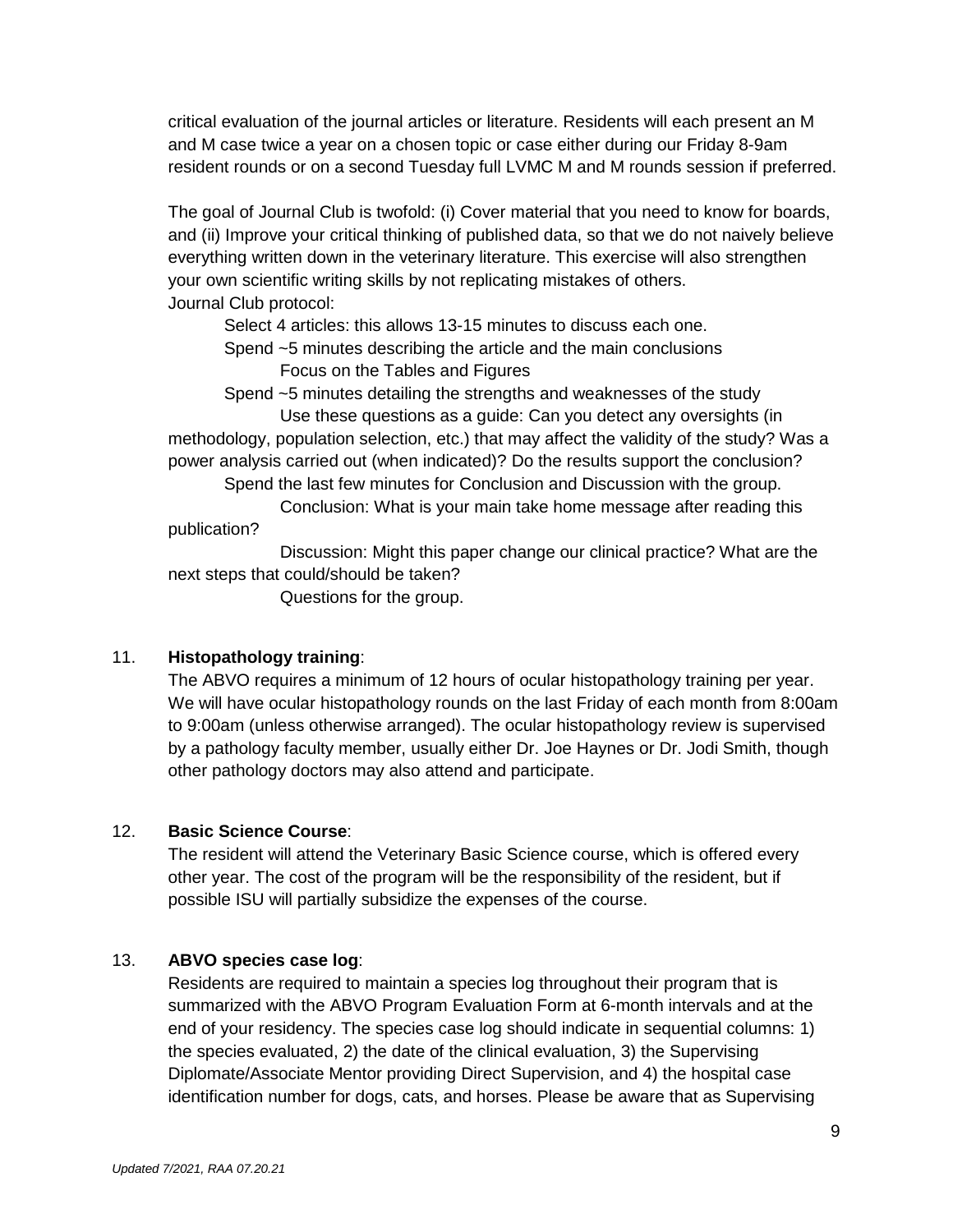Diplomates we need to see your case species log summary to complete our mentor evaluation, so you must provide that information to us at least 7 days prior to the submission deadline.

# 14. **ABVO surgical log**:

Residents are required to maintain a surgical log throughout their program that is summarized with the Program Evaluation Form at 6-month intervals and submitted at the end of the residency period. The surgical logs should indicate in sequential columns: 1) patient medical record number, 2) patient species, 3) date of surgery 4) surgery performed, 5) role of the Resident in the surgery (Level 1-3, A or B), and 6) name of ACVO Diplomate supervising the surgery if Level 1 or 2, or name of other clinician/Resident supervising surgery if Level A or B.Although the ABVO is tracking surgeries done under non-diplomates (Level A and B), those surgeries are not included in your summary surgery log submitted every 6 months. Please be aware that as Supervising Diplomates we need to see your case species log summary to complete our every 6 month mentor evaluation, so you must provide that information to us at least 7 days prior to the submission deadline. The entire surgical log must be submitted at the end of your residency (final ABVO evaluation). The ABVO website contains surgical training recommendations and the grading system is included below.

Level 1: The procedure is done by the ACVO Diplomate with the resident assisting.

**Level 2: The procedure is done by the resident with an ACVO Diplomate providing direct supervision. The Diplomate must either participate in the capacity as assistant surgeon or be in the operating room through the procedure. The Resident must perform all critical steps of the procedure for it to count towards Level 2 required minimums.**

Level 3: The procedure is performed by the resident without a supervising Diplomate's assistance.

Level A: The procedure is done under the supervision of another resident.

Level B: The procedure is done under the supervision of a veterinarian who is not an ACVO diplomate or ABVO resident.

During the course of their RTP, Residents are required to perform a minimum number of the following **Level 2 surgeries** (\* indicates surgeries that may be performed on cadaver specimens):

#### a. **25 lens extractions**:

- i. 20-25 phacoemulsification/irrigation and aspiration
- ii. 5 \*intracapsular or \*extracapsular lens extractions may count towards the required 25 lens extractions.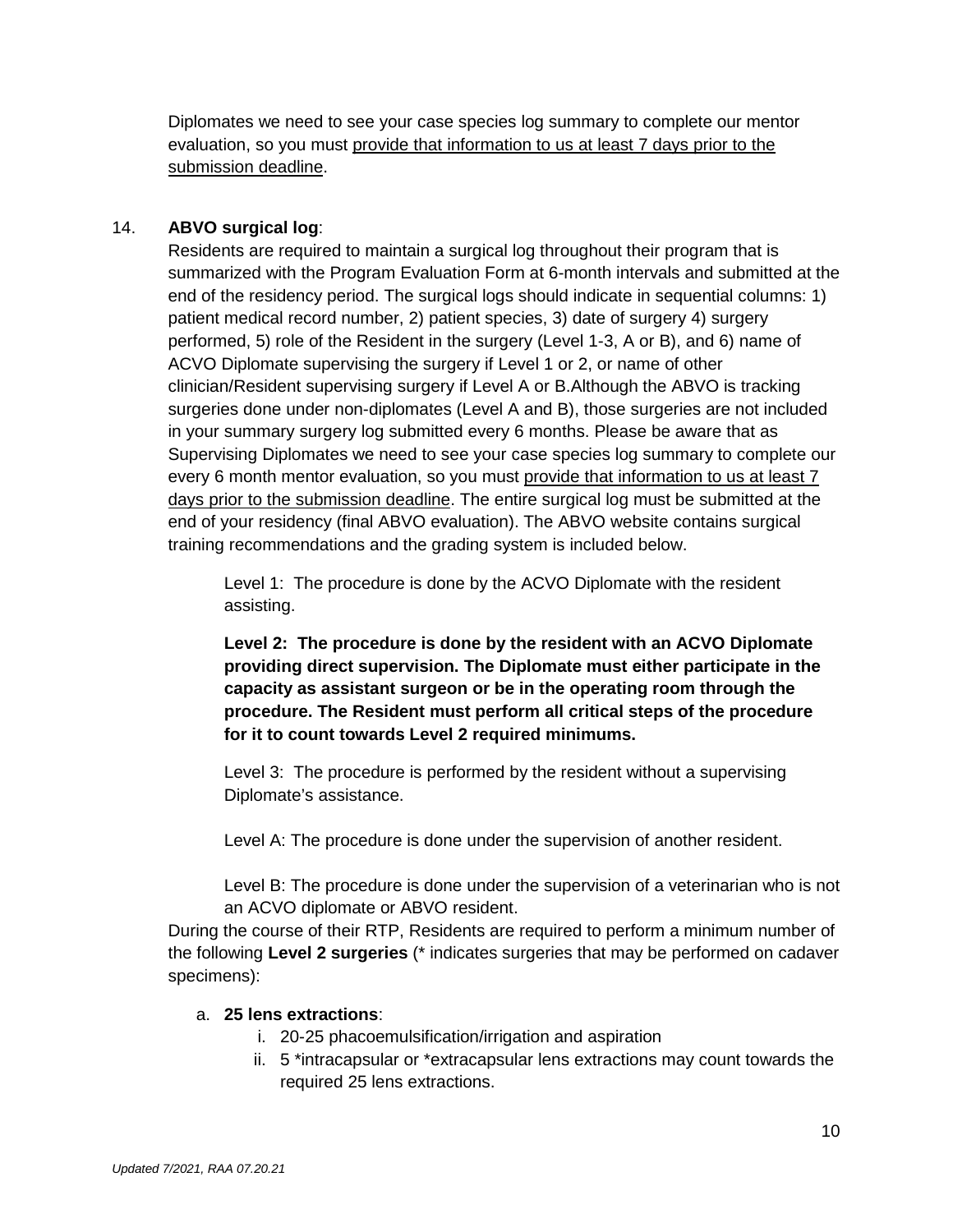# b. **15 anterior segment:**

- i. Penetrating keratoplasty, corneoconjunctival transposition, lamellar keratectomy, corneal laceration repair, corneal graft, conjunctival flap/graft, \*suprachoroidal CsA implant placement, etc.
- ii. Diamond burr, grid keratotomy, anterior stromal puncture, and debridement techniques may not be counted toward minimum anterior segment surgical procedures.

## c. **15 adnexal**:

i. Entropion, ectropion or eyelid laceration repair, eyelid/conjunctival mass removal, eyelid reconstruction, etc.

# d. **5 orbit and globe:**

i. Orbitotomy, enucleation, evisceration, exenteration, etc.

# e. **5 nasolacrimal:**

i. \*Parotid duct transposition, third eyelid gland replacement, nasolacrimal duct reconstruction

# f. **5 vision-sparing glaucoma techniques:**

i. \*Cycloablation, \*shunt placement, or \*combination techniques

The Resident must perform all of the critical steps of the procedure to count towards Level 2 or Level 3 surgeries. The following lists the critical steps for each procedure:

# Phacoemulsification:

ii. Corneal groove, paracentesis of the anterior chamber, capsulorhexis, phacoemulsification, irrigation/aspiration, plus/minus placement of an intraocular lens, corneal suturing.

# Intracapsular lens extraction:

iii. Corneal groove, paracentesis of the anterior chamber, extension of corneal incision, delivery of the lens, corneal suturing.

# Extracapsular lens extraction:

iv. Corneal groove, paracentesis of the anterior chamber, capsulorhexis, delivery of the lens, irrigation/aspiration, corneal suturing.

# Conjunctival graft:

- v. Preparation of the wound, graft dissection, graft suturing
- 2. Additional information on logging surgeries:
	- a. For bilateral procedures, each eye should be counted as separate surgeries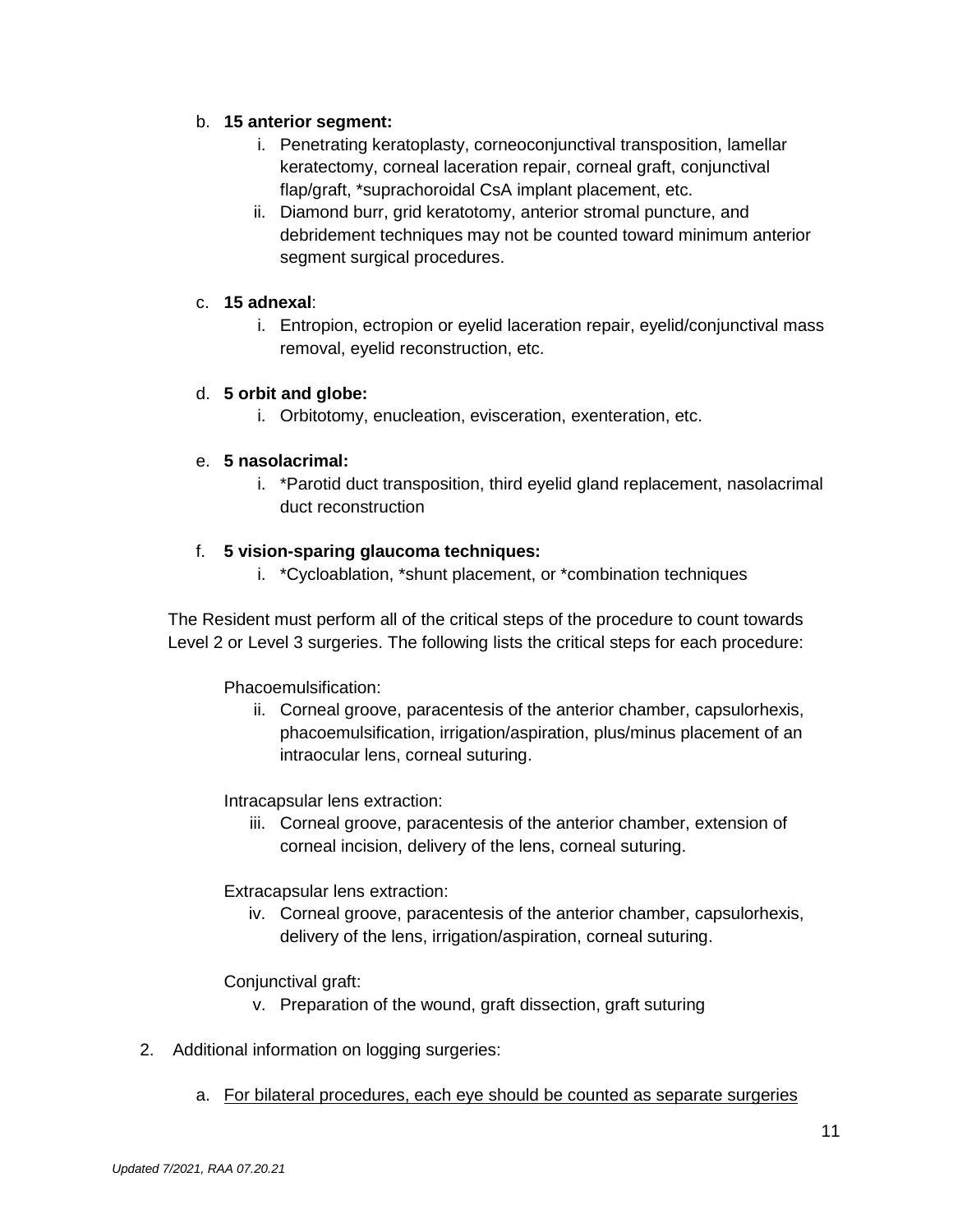- b. For multiple procedures performed on the same eye, each procedure may be counted provided one procedure is not necessary/an integral part of the second procedure, i.e.:
	- i. A corneal incision performed as a part of an intraocular surgery cannot be counted as a separate corneal procedure.
	- ii. A ciliary body ablation procedure and shunt placement on the same eye may be counted as 2 procedures.
	- iii. A lamellar keratectomy performed prior to placing a conjunctival graft, cannot be counted as a separate corneal procedure.

One supervising Diplomate may directly supervise two residents performing surgery without directly participating in the surgery. In this scenario, one resident is the primary surgeon with a second resident as assistant. The supervising diplomate would thus be able to instruct both residents simultaneously (either by direct observation, or video from the microscope, or both). For the surgery log, the primary surgeon would record this as a Level 2 procedure while the assistant would record this as a Level 1 procedure.

#### 15. **ACVO meetings**:

During the residency you will have the opportunity to attend the annual ACVO meeting. The ophthalmology service will be on emergency only during the meeting (generally Wednesday through Sunday), though the entire ophtho service has historically been able to attend each year, it is possible that if not presenting a resident MAY be required to stay at ISU. You will be required to present at least once during the course of your residency. The cost of the meeting will be the responsibility of the resident, but if possible ISU will partially subsidize the expenses of it.

#### 16. **Teaching requirements**:

The resident is expected to prepare and present at least one didactic lecture to the thirdyear students or prepare a presentation for an extracurricular activity such as a student club every year. Residents will participate in and lead daily ophthalmology rounds with the fourth-year students. Residents will also participate in the ocular examination laboratories and the surgery course for veterinary students. Residents are strongly encouraged to give additional presentations at student club meetings and educational conferences when asked to do so to enhance public speaking skills and experience.

#### 17. **Seminar requirements**:

The resident will attend and participate in the house officer seminar series as described in the LVMC residency program information handout. The resident will present 1 pathophysiology seminar per year.